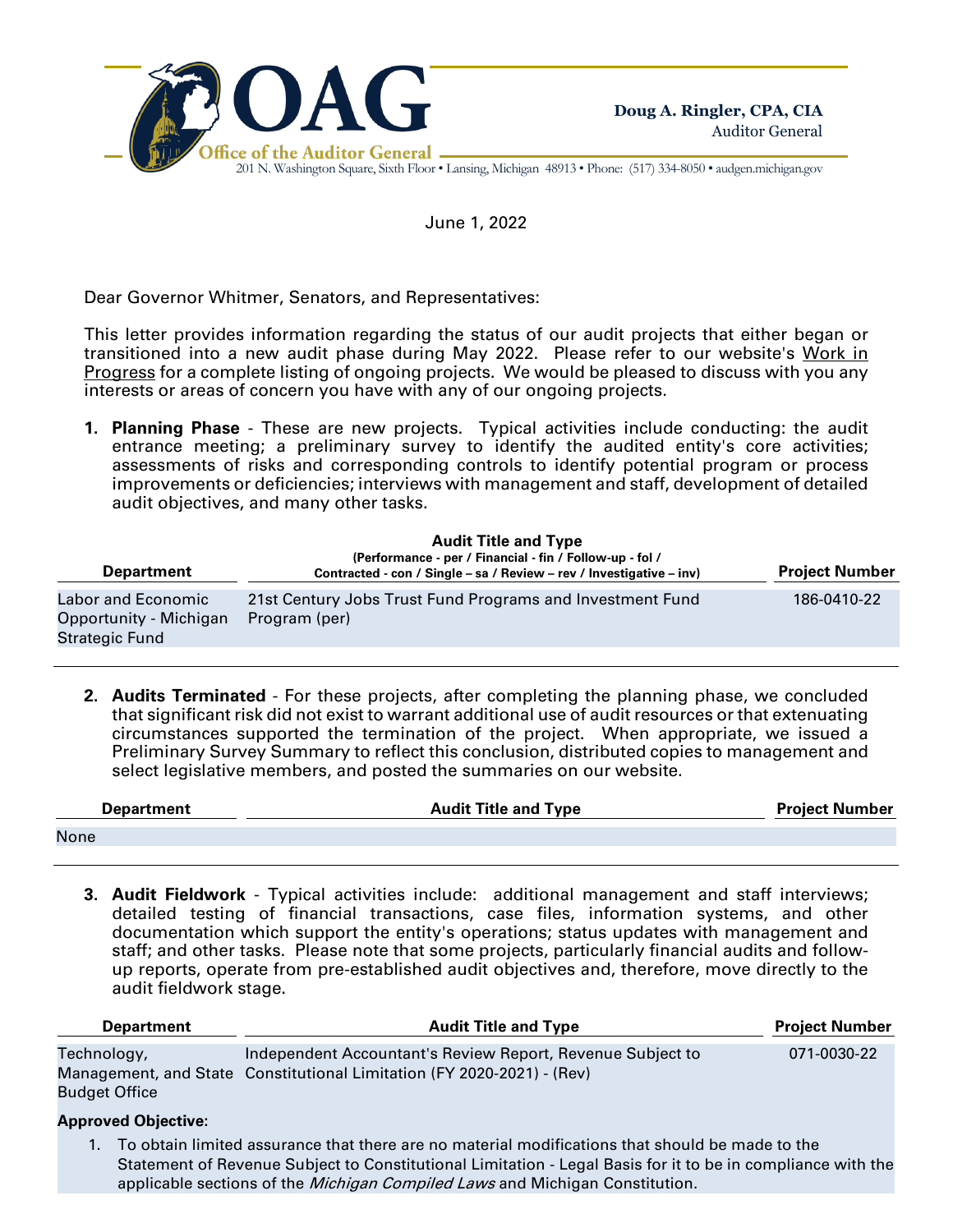| <b>Department</b>                                                                                                                                                                                                                                                                                                                                                  | <b>Audit Title and Type</b>                                                                                                                   | <b>Project Number</b> |  |  |
|--------------------------------------------------------------------------------------------------------------------------------------------------------------------------------------------------------------------------------------------------------------------------------------------------------------------------------------------------------------------|-----------------------------------------------------------------------------------------------------------------------------------------------|-----------------------|--|--|
| Technology,<br><b>Budget Office</b>                                                                                                                                                                                                                                                                                                                                | Independent Accountant's Review Report, Proportion of Total State<br>Management, and State Spending from State Sources (FY 2020-2021) - (Rev) | 071-0031-22           |  |  |
| <b>Approved Objectives:</b>                                                                                                                                                                                                                                                                                                                                        |                                                                                                                                               |                       |  |  |
| To obtain limited assurance that there are no material modifications that should be made to the<br>$1_{-}$<br>Statement of the Proportion of Total State Spending From State Sources Paid to Local Units of<br>Government - Legal Basis for it to be in compliance with the applicable sections of the <i>Michigan</i><br>Compiled Laws and Michigan Constitution. |                                                                                                                                               |                       |  |  |
| <b>Department</b>                                                                                                                                                                                                                                                                                                                                                  | <b>Audit Title and Type</b>                                                                                                                   | <b>Project Number</b> |  |  |
| <b>Health and Human</b><br>Services                                                                                                                                                                                                                                                                                                                                | Comprehensive Health Care Program - Oversight and Encounter Claim<br>Integrity - (fol)                                                        | 391-0702-17F          |  |  |
| <b>Approved Objectives:</b>                                                                                                                                                                                                                                                                                                                                        |                                                                                                                                               |                       |  |  |
| To determine whether the Michigan Department of Health and Human Services had taken appropriate<br>$1_{-}$<br>corrective measures in response to our audit report issued May 2019.                                                                                                                                                                                 |                                                                                                                                               |                       |  |  |
| <b>Department</b>                                                                                                                                                                                                                                                                                                                                                  | <b>Audit Title and Type</b>                                                                                                                   | <b>Project Number</b> |  |  |
| <b>State Budget Office</b>                                                                                                                                                                                                                                                                                                                                         | Flint Emergency Expenditures - (fol)                                                                                                          | 000-2021-21F          |  |  |
| <b>Approved Objectives:</b>                                                                                                                                                                                                                                                                                                                                        |                                                                                                                                               |                       |  |  |
| To determine whether the various State Agencies had taken appropriate corrective measures in response<br>$1_{\cdot}$<br>to our findings issued in reports between July 2016 and July 2021.                                                                                                                                                                         |                                                                                                                                               |                       |  |  |

**4. Report Preparation** - Typical activities include: preparing the draft audit report, discussion of draft findings with the audited entity, receipt of the entity's preliminary responses to findings, and other tasks. **Estimated Audit** 

| <b>Department</b> | <b>Audit Title and Type</b> | <b>Project Number</b> | <b>Estimated Audit</b><br><b>Release Date</b> |
|-------------------|-----------------------------|-----------------------|-----------------------------------------------|
| None              |                             |                       |                                               |

## **5. Audits Released**

|                                                 |                                                                                                                                                                                          |                          |                                | Number of                     |                                 |
|-------------------------------------------------|------------------------------------------------------------------------------------------------------------------------------------------------------------------------------------------|--------------------------|--------------------------------|-------------------------------|---------------------------------|
| <b>Department</b>                               | <b>Audit Title and Type</b>                                                                                                                                                              | Project<br><b>Number</b> | <b>Date</b><br><b>Released</b> | <b>Material</b><br>Weaknesses | Reportable<br><b>Conditions</b> |
| Technology,<br>Management, and<br><b>Budget</b> | Michigan State Police Retirement<br>System, Report on Internal<br>Control, Compliance, and Other<br>Matters, for the Fiscal Year Ended<br>September 30, 2021 - (fin)                     | 071-0154-22              | 05/03/2022                     |                               | 0                               |
| Legislature                                     | Michigan Legislative Retirement<br>System Retirement System,<br>Report on Internal Control,<br>Compliance, and Other Matters,<br>for the Fiscal Year Ended<br>September 30, 2021 - (fin) | 900-0140-22              | 05/06/2022                     | $\mathbf 0$                   |                                 |
| <b>Health and Human</b><br><b>Services</b>      | Michigan Long-Term Care<br>Ombudsman Program - (per)                                                                                                                                     | 391-0571-21              | 05/10/2022                     | 3                             | $\mathcal{P}$                   |
| <b>Natural Resources</b>                        | State Parks' Concessions, Leases,<br>and Operating Agreements - (per)                                                                                                                    | 751-0135-21              | 05/17/2022                     | 2                             | 6                               |